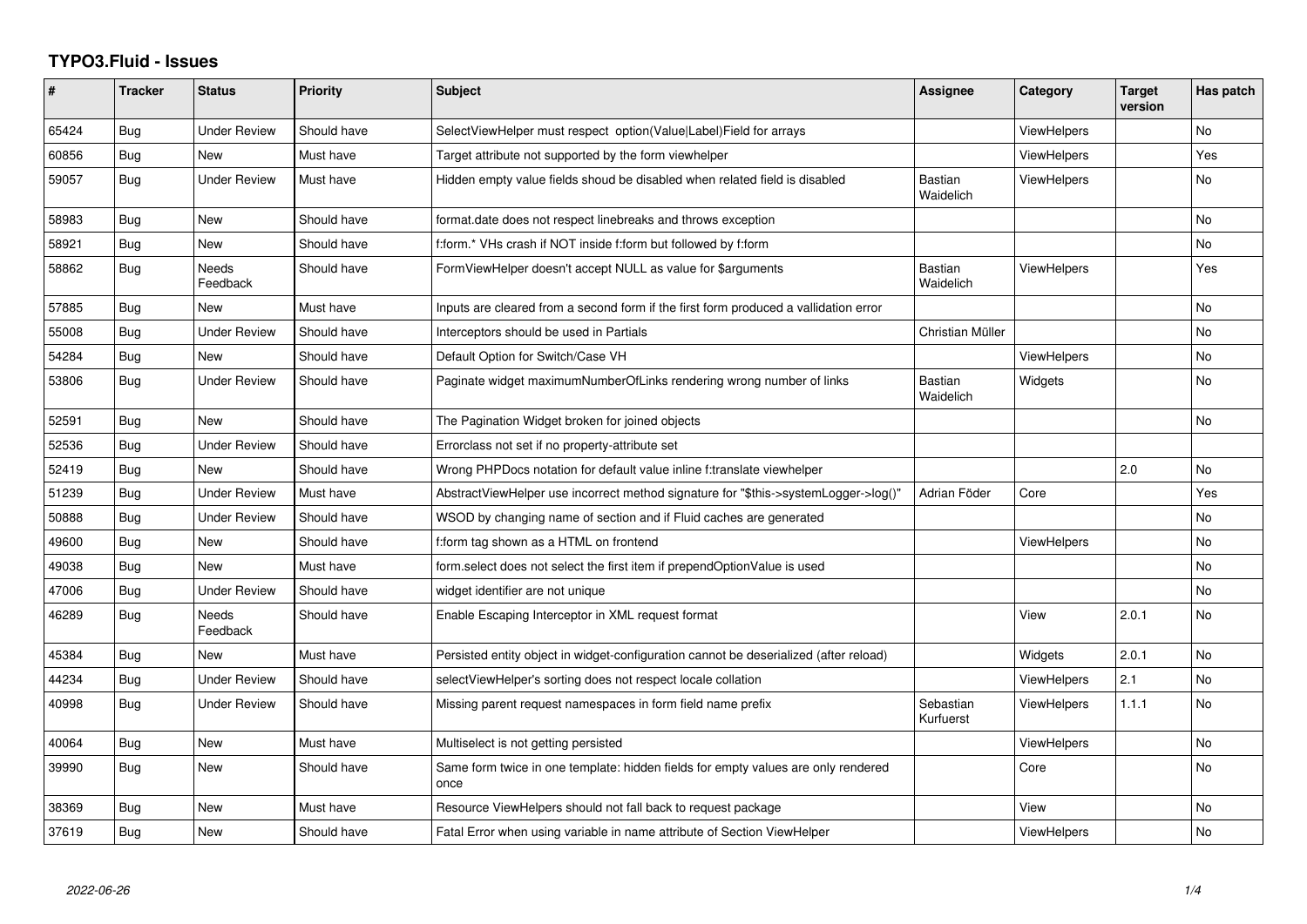| ∦     | <b>Tracker</b> | <b>Status</b>            | <b>Priority</b> | Subject                                                                                                     | <b>Assignee</b>             | Category    | <b>Target</b><br>version | Has patch |
|-------|----------------|--------------------------|-----------------|-------------------------------------------------------------------------------------------------------------|-----------------------------|-------------|--------------------------|-----------|
| 36662 | Bug            | <b>Needs</b><br>Feedback | Should have     | Checked state isn't always correct when property is collection                                              | Kevin Ulrich<br>Moschallski | ViewHelpers | 1.1.1                    | No        |
| 36655 | Bug            | New                      | Should have     | Pagination Links                                                                                            |                             | Widgets     |                          | No        |
| 34682 | Bug            | <b>Under Review</b>      | Should have     | Radio Button missing checked on validation error                                                            |                             | ViewHelpers |                          | No        |
| 33628 | Bug            | Needs<br>Feedback        | Must have       | Multicheckboxes (multiselect) for Collections don't work                                                    | Christian Müller            | ViewHelpers |                          | No        |
| 33551 | <b>Bug</b>     | New                      | Must have       | View helper values break out of a partial scope                                                             | Sebastian<br>Kurfuerst      | Core        |                          | No        |
| 30937 | Bug            | <b>New</b>               | Should have     | CropViewHelper stringToTruncate can't be supplied so it can't be easily extended                            |                             | ViewHelpers |                          | Yes       |
| 28554 | Bug            | New                      | Should have     | (v4) implement feature flag to disable caching                                                              |                             |             |                          | No        |
| 28553 | Bug            | New                      | Should have     | improve XHProf test setup                                                                                   |                             |             |                          | No        |
| 28552 | Bug            | New                      | Should have     | (v5) write ViewHelper test for compiled run; adjust functional test to do two passes<br>(uncached & cached) |                             |             |                          | No        |
| 28551 | Bug            | Accepted                 | Should have     | (v4) backport VHTest                                                                                        | Sebastian<br>Kurfuerst      |             |                          | No        |
| 28550 | Bug            | New                      | Should have     | (v4) make widgets cacheable, i.e. not implement childnodeaccess interface                                   |                             |             |                          | No        |
| 28549 | Bug            | <b>New</b>               | Should have     | make widgets cacheable, i.e. not implement childnodeaccess interface                                        |                             |             |                          | No.       |
| 27607 | Bug            | New                      | Must have       | Make Fluid comparisons work when first element is STRING, second is NULL.                                   |                             | Core        |                          | No        |
| 13045 | Bug            | New                      | Should have     | Entity decode of strings are different between if-conditions and output of variable                         |                             |             |                          |           |
| 12863 | Bug            | New                      | Should have     | Attributes of a viewhelper can't contain a '-'                                                              | Sebastian<br>Kurfuerst      | Core        |                          | No        |
| 8648  | Bug            | New                      | Should have     | format.crop ViewHelper should support all features of the crop stdWrap function                             |                             | ViewHelpers |                          | No        |
| 3481  | Bug            | New                      | Should have     | Use ViewHelperVariableContainer in PostParseFacet                                                           |                             | Core        |                          | No        |
| 62346 | Feature        | New                      | Could have      | f:comment should have high precende                                                                         |                             | Core        | 3.x                      | No        |
| 60271 | Feature        | New                      | Should have     | Paginate viewhelper, should also support arrays                                                             |                             |             |                          | No        |
| 60181 | Feature        | New                      | Could have      | Caching mechanism for Fluid Views/Templates                                                                 |                             | View        |                          | No        |
| 60003 | Feature        | New                      | Should have     | Add required-Attribute to f:form.password                                                                   |                             | ViewHelpers |                          | No        |
| 52640 | Feature        | <b>Under Review</b>      | Should have     | Create an UnlessViewHelper as opposite to the IfViewHelper                                                  | <b>Marc Neuhaus</b>         |             |                          | No        |
| 51277 | Feature        | New                      | Should have     | ViewHelper context should be aware of actual file occurrence                                                |                             |             |                          | No        |
| 51100 | Feature        | New                      | Must have       | Links with absolute URI should have the option of URI Scheme                                                |                             | ViewHelpers |                          | No        |
| 49756 | Feature        | <b>Under Review</b>      | Should have     | Select values by array key in checkbox viewhelper                                                           |                             |             |                          | No        |
| 48355 | Feature        | New                      | Could have      | Assign output of viewhelper to template variable for further processing.                                    |                             |             |                          |           |
| 46545 | Feature        | New                      | Should have     | Better support for arrays in options of SelectViewHelper                                                    |                             |             |                          | No        |
| 46257 | Feature        | <b>Under Review</b>      | Should have     | Add escape sequence support for Fluid                                                                       |                             | Core        |                          | No        |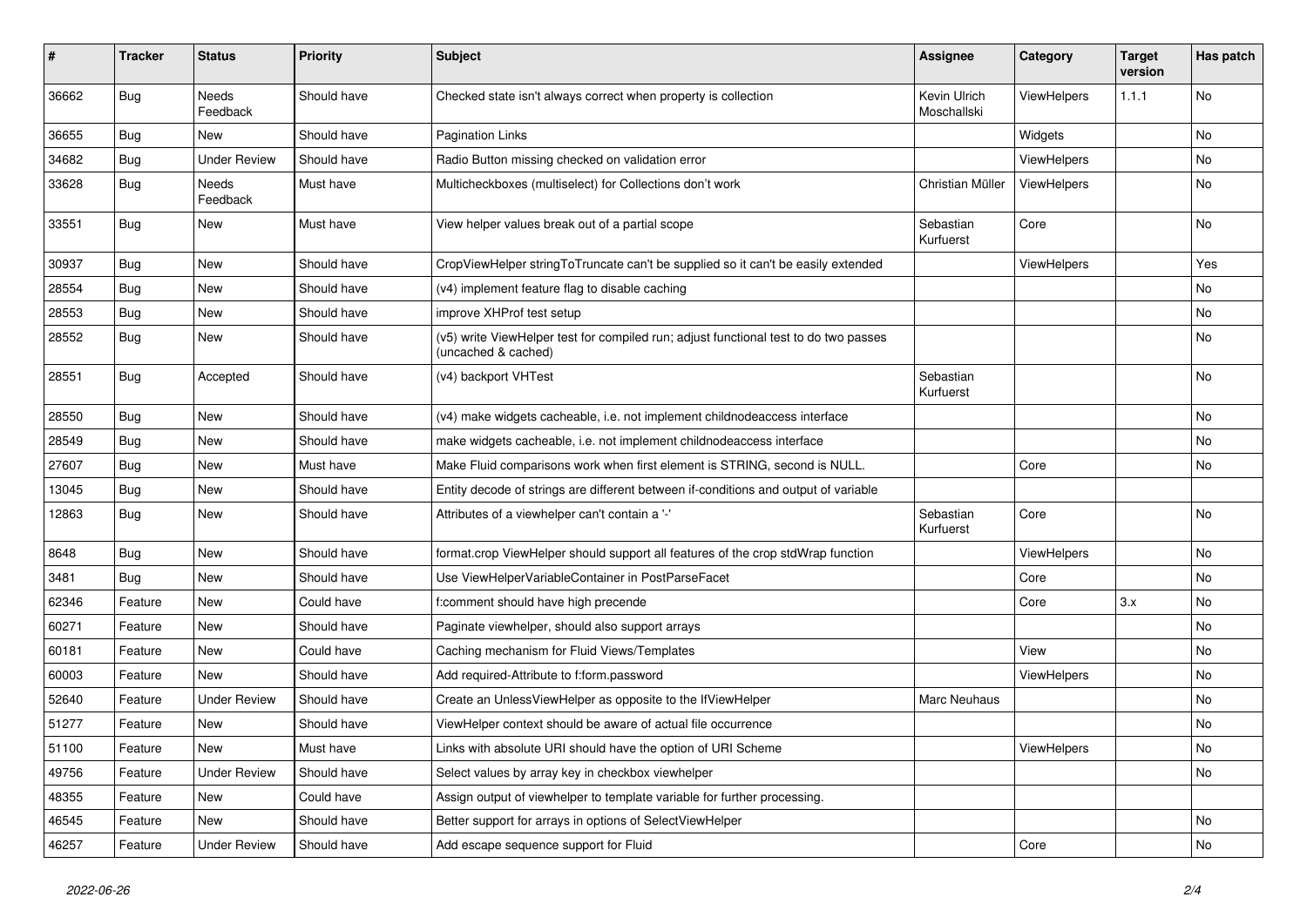| $\sharp$ | <b>Tracker</b> | <b>Status</b>       | <b>Priority</b> | <b>Subject</b>                                                                                | Assignee               | Category    | <b>Target</b><br>version | Has patch |
|----------|----------------|---------------------|-----------------|-----------------------------------------------------------------------------------------------|------------------------|-------------|--------------------------|-----------|
| 45345    | Feature        | Needs<br>Feedback   | Should have     | Easy to use comments for fluid that won't show in output                                      |                        |             |                          |           |
| 45153    | Feature        | New                 | Should have     | f:be.menus.actionMenuItem - Detection of the current select option is insufficient            |                        |             |                          | No        |
| 43346    | Feature        | <b>Under Review</b> | Should have     | Allow property mapping configuration via template                                             | Karsten<br>Dambekalns  | ViewHelpers | 2.1                      | No        |
| 42397    | Feature        | <b>New</b>          | Should have     | Missing viewhelper for general links                                                          |                        |             |                          | <b>No</b> |
| 40081    | Feature        | New                 | Should have     | Allow assigned variables as keys in arrays                                                    |                        |             |                          | No        |
| 39936    | Feature        | New                 | Should have     | registerTagAttribute should handle default values                                             |                        | ViewHelpers |                          | No        |
| 38130    | Feature        | New                 | Should have     | Checkboxes and multiple select fields should have an assignable default value                 |                        |             |                          | No        |
| 37095    | Feature        | New                 | Should have     | It should be possible to set a different template on a Fluid TemplateView inside an<br>action | Christopher<br>Hlubek  |             |                          | No        |
| 36559    | Feature        | New                 | Could have      | New widget progress bar                                                                       |                        |             |                          | Yes       |
| 36410    | Feature        | New                 | Should have     | Allow templates to send arguments back to layout                                              |                        | ViewHelpers |                          | No        |
| 33394    | Feature        | Needs<br>Feedback   | Should have     | Logical expression parser for BooleanNode                                                     | <b>Tobias Liebig</b>   | Core        |                          | No        |
| 33215    | Feature        | New                 | Should have     | RFC: Dynamic values in ObjectAccess paths                                                     |                        |             |                          | No        |
| 31955    | Feature        | New                 | Should have     | f:uri.widget                                                                                  |                        | Widgets     |                          | No        |
| 30555    | Feature        | New                 | Could have      | Make TagBuilder more extensible                                                               |                        | Core        |                          | No        |
| 10472    | Feature        | New                 | Could have      | Fluid Standalone distribution                                                                 |                        | Core        |                          | No        |
| 9514     | Feature        | New                 | Should have     | Support explicit Array Arguments for ViewHelpers                                              |                        |             |                          |           |
| 9005     | Feature        | Accepted            | Could have      | Fluid Template Analyzer (FTA)                                                                 | Sebastian<br>Kurfuerst |             |                          |           |
| 8989     | Feature        | Needs<br>Feedback   | Could have      | Search path for fluid template files                                                          |                        | View        |                          | <b>No</b> |
| 7608     | Feature        | New                 | Could have      | Configurable shorthand/object accessor delimiters                                             |                        | Core        |                          | Yes       |
| 5933     | Feature        | Accepted            | Should have     | Optional section rendering                                                                    | Sebastian<br>Kurfuerst | ViewHelpers |                          | No        |
| 4704     | Feature        | New                 | Should have     | Improve parsing exception messages                                                            |                        | Core        |                          |           |
| 3725     | Feature        | New                 | Could have      | CSS Engine                                                                                    | Christian Müller       | ViewHelpers |                          | No        |
| 3291     | Feature        | Needs<br>Feedback   | Should have     | Cacheable viewhelpers                                                                         |                        |             |                          | No        |
| 1907     | Feature        | New                 | Could have      | Default values for view helpers based on context                                              |                        | Core        |                          |           |
| 56237    | Task           | New                 | Should have     | in-line (Condition)ViewHelpers should not evaluate on parsing                                 |                        |             |                          | No        |
| 54195    | Task           | New                 | Should have     | Rename and move FormViewHelper's errorClass value, currently 'f3-form-error'                  | Adrian Föder           | ViewHelpers |                          | No        |
| 47669    | Task           | New                 | Should have     | FormViewHelper does not define the default request method                                     |                        |             |                          | No        |